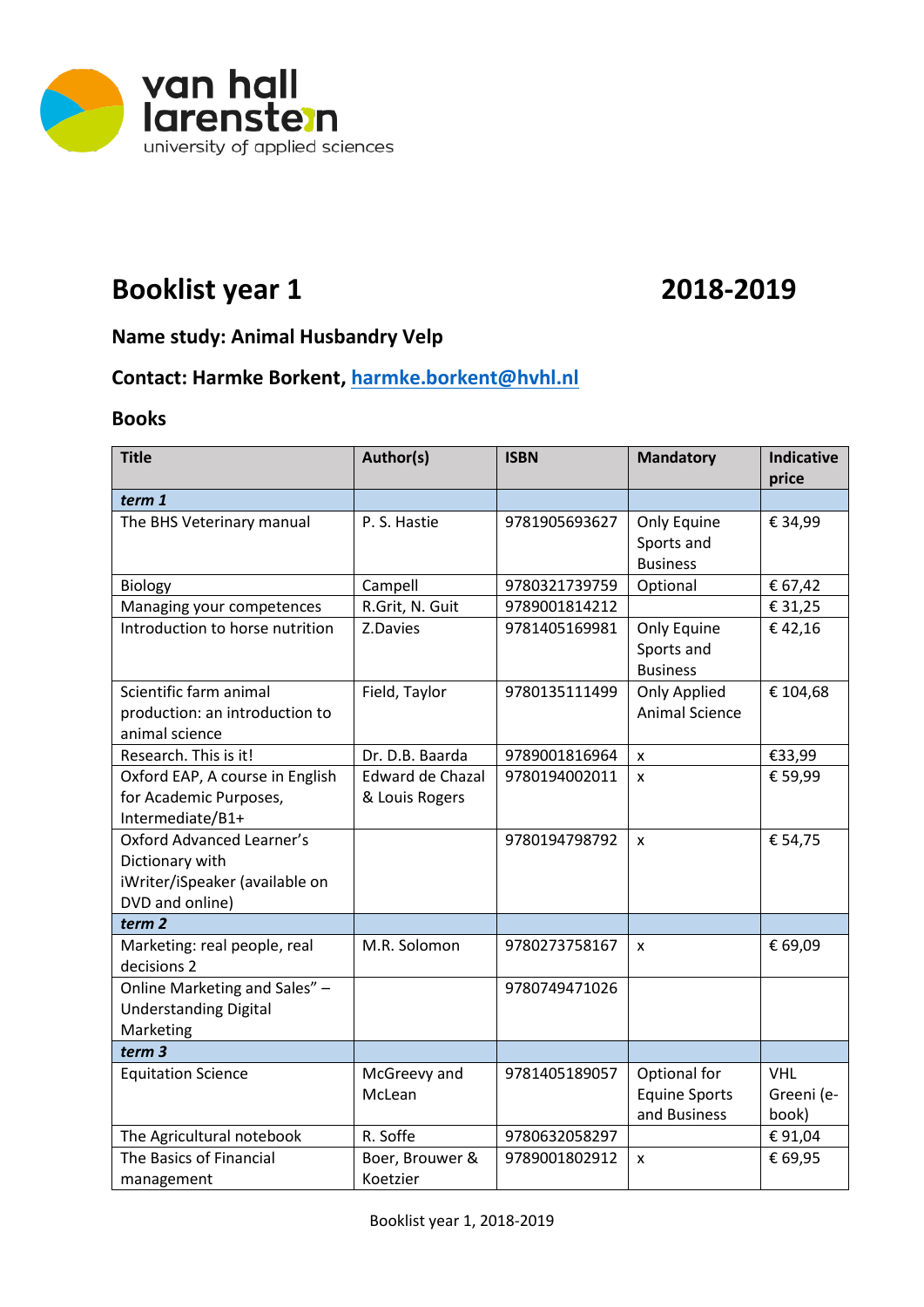



| Project Management, a              | R. Grit         | 9789001790929 | $\boldsymbol{\mathsf{x}}$ | € 29,95  |
|------------------------------------|-----------------|---------------|---------------------------|----------|
| practical approach                 |                 |               |                           |          |
| <b>Principles of Agribusiness</b>  |                 | 9781478605669 | $\boldsymbol{\mathsf{x}}$ |          |
| Management 5 <sup>th</sup> Edition |                 |               |                           |          |
| Domestic Animal Behaviour and      | Broom, D.M. and | 9781780645391 | $\boldsymbol{\mathsf{x}}$ | € 109,36 |
| Welfare                            | Fraser, A. F.   |               |                           |          |
| term 4                             |                 |               |                           |          |
| Soil Signals                       | Koopmans,       | 9789087401573 |                           | € 24,90  |
|                                    | Bokhorst, ter   |               |                           |          |
|                                    | Berg en van     |               |                           |          |
|                                    | Eekeren         |               |                           |          |
| Grassland signals, practical       | Klein Swormink, | 9789087400460 |                           | € 24,90  |
| guide for getting the most out     | van Eekeren en  |               |                           |          |
| of grassland                       | Philipsen       |               |                           |          |
| <b>Study Mentoring (year 2)</b>    |                 |               |                           |          |
| Q4 personally test                 |                 |               | X                         | Around   |
|                                    |                 |               |                           | €70,-    |